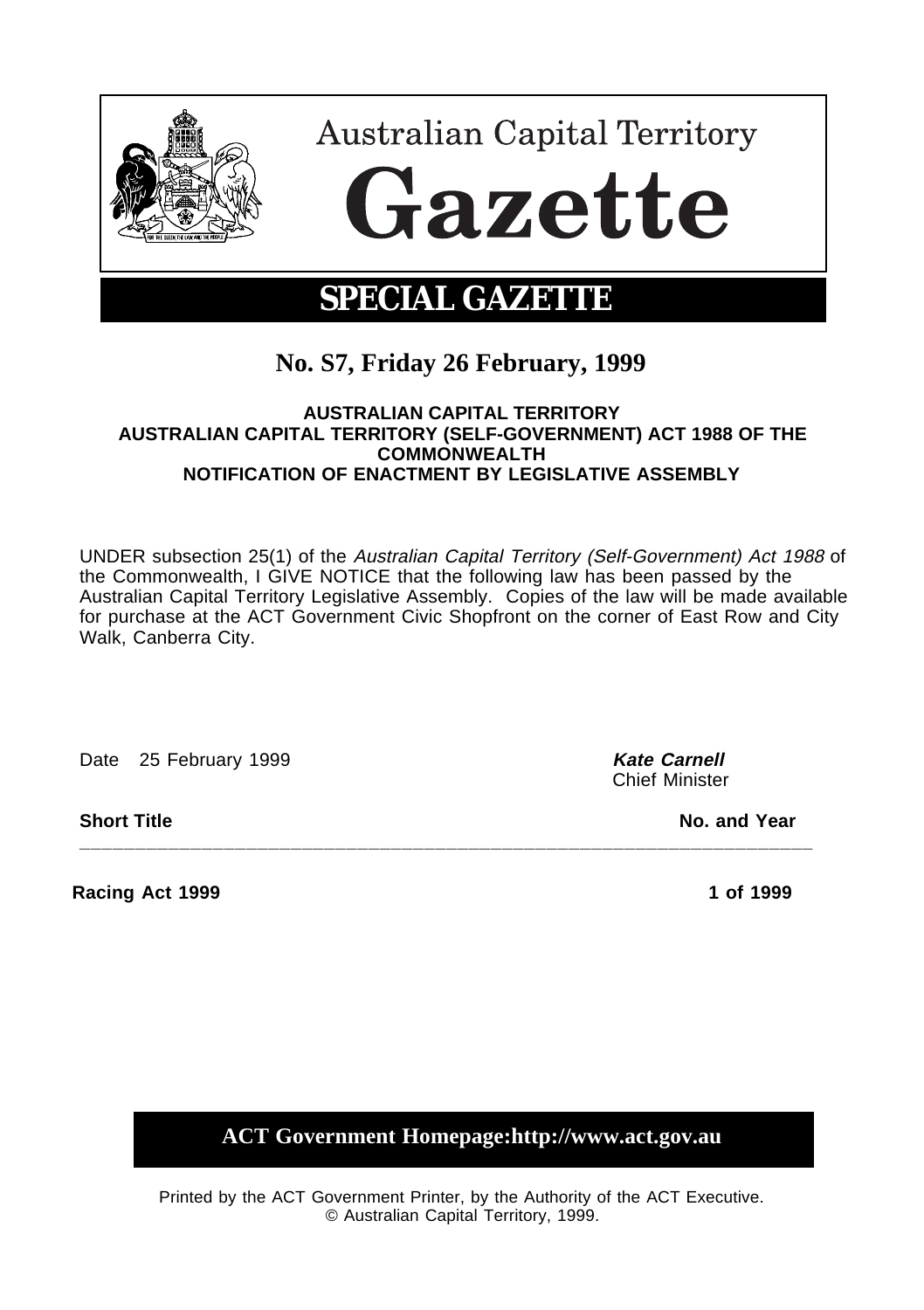# **ENVIRONMENT ACT, ENVIRONMENT PROTECTION**

# **AUSTRALIAN CAPITAL TERRITORY**

# **ENVIRONMENT PROTECTION ACT 1997**

# **ENVIRONMENTAL AUTHORISATION**

Notice is hereby given that under Section 49 of the Environment Protection Act 1997, an environmental authorisation to conduct hazard reduction burning has been granted to the Australian Capital Territory operating as Emergency Services Bureau.

Under Section 135 of the Environment Protection Act 1997, an application may be made to the Administrative Appeals Tribunal for a review of the decision to which this notice relates. The Administrative Appeals Tribunal can be contacted on telephone 6217 4277.

 A copy of the environmental authorisation is available for public inspection, during business hours, at the office of the Environment Management Authority, Level 2, South Wing, Macarthur House, Wattle Street Lyneham ACT.

Dated the 18th day of February 1999

Environment Management Authority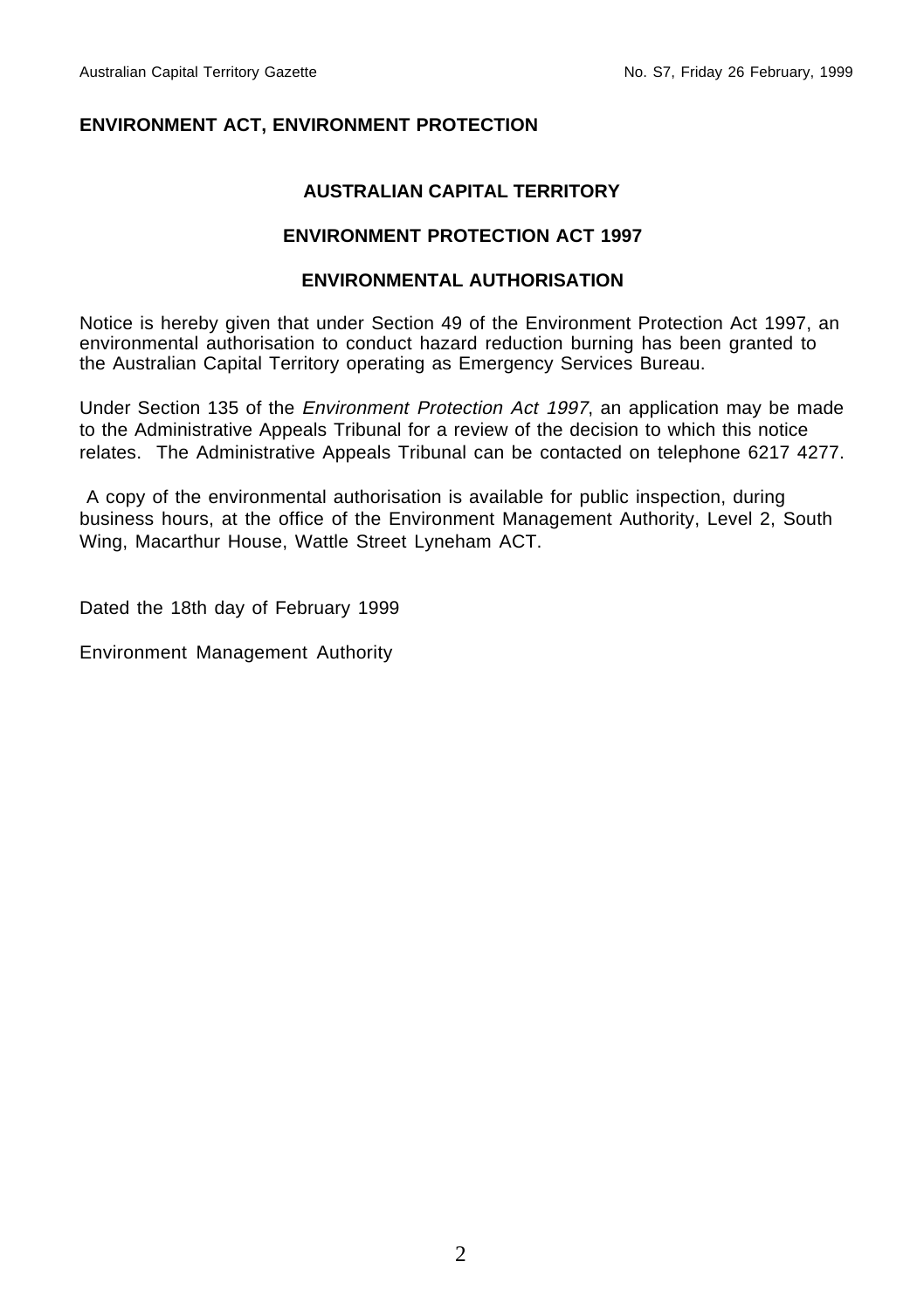#### **CORRIGENDUM**

# **Agents (Amendment) Act 1998**

In the notice of commencement published in Gazette Number 8, Wednesday, 24 February, 1999, the words 'Agents (Amendment) Act (No. 2) 1998' should read 'Agents (Amendment) Act 1998'.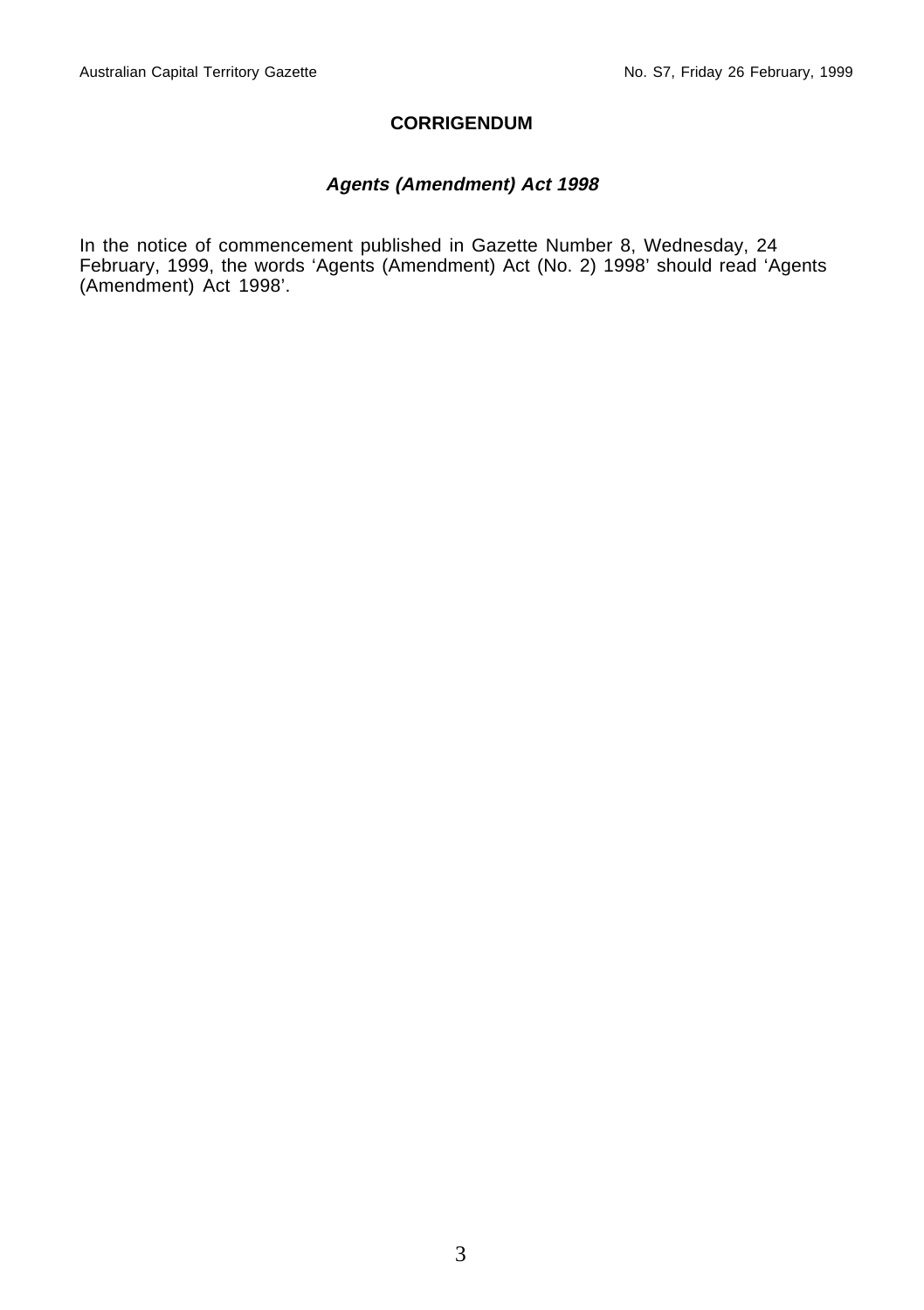## **AGENTS BOARD OF THE AUSTRALIAN CAPITAL TERRITORY**

# **DEPARTMENT OF JUSTICE AND COMMUNITY SAFETY**

#### **AGENTS ACT 1968 - Unclaimed trust moneys held by licensed agents**

Pursuant to Section 57D of the **Agents Act 1968** of the Australian Capital Territory, the following statement relates to unclaimed trust moneys held by licensed real estate, stock and station and business agents in the Territory.

If the moneys are not paid out of the trust accounts in which they are held within 3 months after the date of publication of this notice, the person holding the moneys will be required to pay them to the Registrar General - Unclaimed Moneys.

Registrar of Agents

Agents Board of the Australian Capital Territory

| <b>Name</b>      | <b>Address</b>           | <b>Amount</b> | <b>Agent</b>                  |
|------------------|--------------------------|---------------|-------------------------------|
|                  |                          |               |                               |
| Anne Rigg        | 35/11 Howitt St Kingston | 214.28        | JD Perryman                   |
|                  | <b>ACT</b>               |               | Management                    |
|                  |                          |               |                               |
| <b>Name</b>      | <b>No Address</b>        | <b>Amount</b> | <b>Agent</b>                  |
|                  |                          |               |                               |
| <b>Braid</b>     | Unknown                  | 25.71         | J D Perryman                  |
|                  |                          |               | Management                    |
| Browne & Poulton | Unknown                  | 27.61         | J D Perryman                  |
|                  |                          |               | Management                    |
| Carter           | Unknown                  | 1756.71       | Leader Real Estate            |
| Corazzan         | Unknown                  | 1000.00       | Federation Independent        |
| Cullen           | Unknown                  | 100.00        | <b>Realty World Kingston</b>  |
| K Daly           | Unknown                  | 41.25         | Elders Kingston               |
| Dewhurst         | Unknown                  | 50.00         | Leader Real Estate            |
| Dodds & Black    | Unknown                  | 100.00        | <b>Realty World Belconnen</b> |
| Feld             | Unknown                  | 95.00         | Leader Real Estate            |
| Gilfedder        | Unknown                  | 100.00        | <b>Realty World Kingston</b>  |
| Gilchrist        | Unknown                  | 8.33          | Cec Hodgkinson                |
|                  |                          |               | Belconnen                     |
| <b>Harlovich</b> | Unknown                  | 1000.00       | Reg Daly Tuggeranong          |
| Hemmingson & Lum | Unknown                  | 8.37          | Ray White Belconnen           |
| Hutchison        | Unknown                  | 1000.00       | <b>Leader Real Estate</b>     |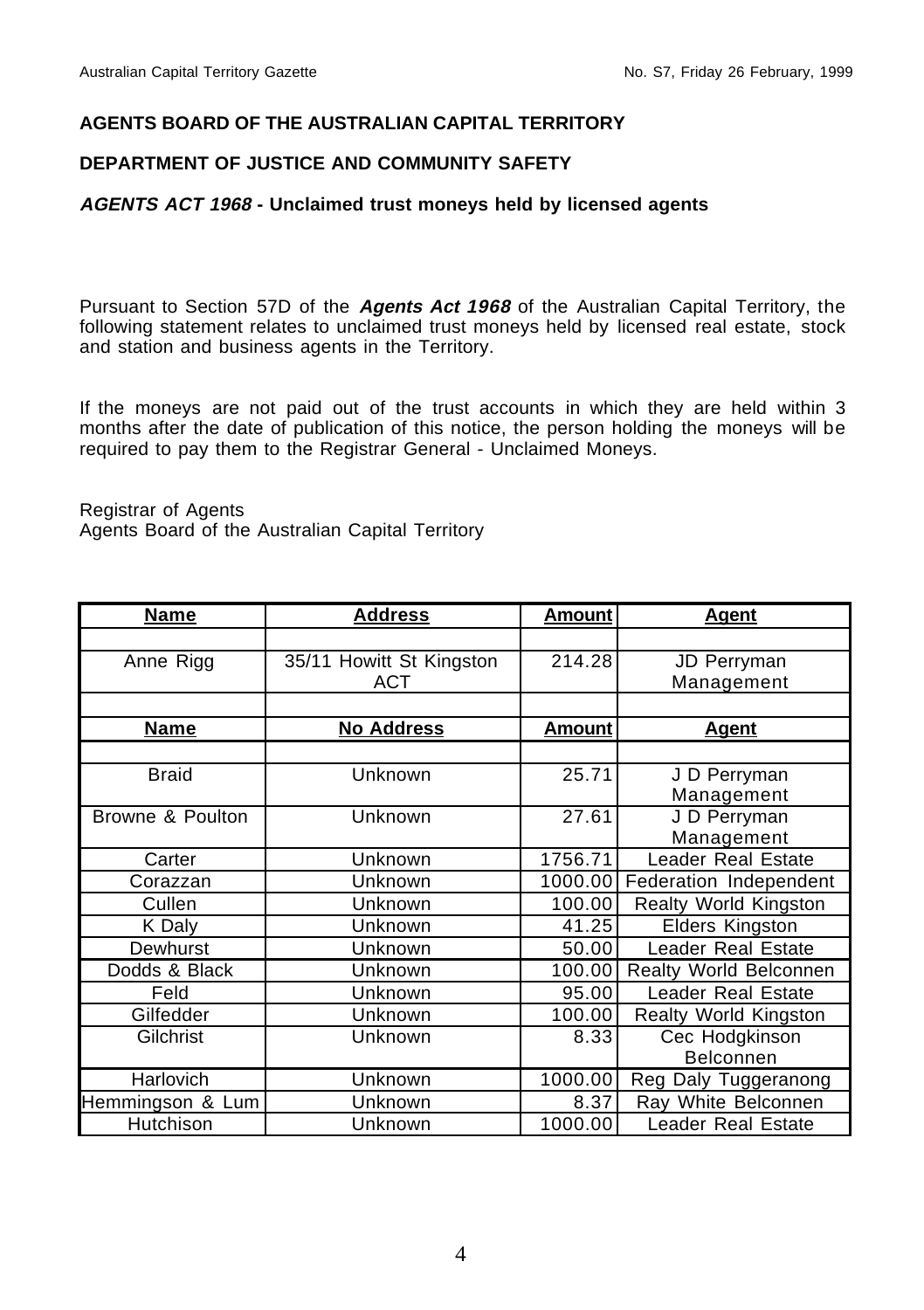| <b>Flamen Nominees</b> | Unknown           | 1370.00       | Leader Real Estate              |
|------------------------|-------------------|---------------|---------------------------------|
| Knight                 | Unknown           | 98.00         | Leader Real Estate              |
| Kol                    | Unknown           | 1000.00       | Reg Daly Tuggeranong            |
| L Macarucha            | Unknown           | 19.04         | <b>Elders Kingston</b>          |
| Maricic                | Unknown           | 100.00        | Realty World Belconnen          |
| <b>Matthews</b>        | Unknown           | 100.00        | Realty World Belconnen          |
| McCoombe & Gilmarten   | Unknown           | 1000.00       | R O Wellsmore Tuggeranong       |
| D McKenzie             | Unknown           | 621.72        | Elders Kingston                 |
| W Nye                  | Unknown           | 30.00         | <b>Elders Kingston</b>          |
| Pabian & Ribiero       | Unknown           | 100.00        | Realty World Belconnen          |
| Parker                 | Unknown           | 1000.00       | R O Wellsmore Tuggeranong       |
| Parkin                 | Unknown           | 100.00        | Leader Real Estate              |
| Paterson/Devlyn        | Unknown           | 5.00          | Bryan Rumble                    |
| Pilkington             | Unknown           | 539.00        | Leader Real EstateRobinson      |
| Reed                   | Unknown           | 40.00         | J D Perryman Management         |
| Robinson Bros          | Unknown           | 1000.00       | Reg Daly Tuggeranong            |
| R Sackley              | Unknown           | 17.00         | <b>Elders Kingston</b>          |
| G Simfukwee            | <b>Unknown</b>    | 7.82          | Cec Hodgkinson Belconnen        |
| Donna Simon            | Unknown           | 96.70         | J D Perryman Management         |
| L Snaith               | <b>Unknown</b>    | 0.32          | <b>Elders Kingston</b>          |
| A Stuart               | Unknown           | 3.44          | Cec Hodgkinson Belconnen        |
| R Thompson             | Unknown           | 1000.00       | Leader Real Estate              |
| R N Townsend           | Unknown           | 84.10         | <b>Elders Kingston</b>          |
| R N Townsend           | Unknown           | 231.00        | <b>Elders Kingston</b>          |
| Vilardi                | Unknown           | 1000.00       | Federation Independent          |
| Van Elst & Reid        | Unknown           | 6.15          | Ray White Belconnen             |
| P Westra               | Unknown           | 8.10          | <b>Elders Kingston</b>          |
|                        |                   |               |                                 |
| No Name                | <b>No Address</b> | <b>Amount</b> | <b>Agent</b>                    |
|                        |                   |               |                                 |
| <b>Unknown</b>         | <b>Unknown</b>    | 200.66        | <b>Elders Kingston</b>          |
| Unknown                | Unknown           | 525.00        | <b>Realty World Tuggeranong</b> |
|                        |                   |               | Woden-Weston                    |
| Unknown                | <b>Unknown</b>    | 110.04        | L J Hooker Weston/Woden         |
| Unknown                | Unknown           | 89.94         | <b>Elders Kingston</b>          |
| Unknown                | Unknown           | 80.00         | <b>Bryan Rumble</b>             |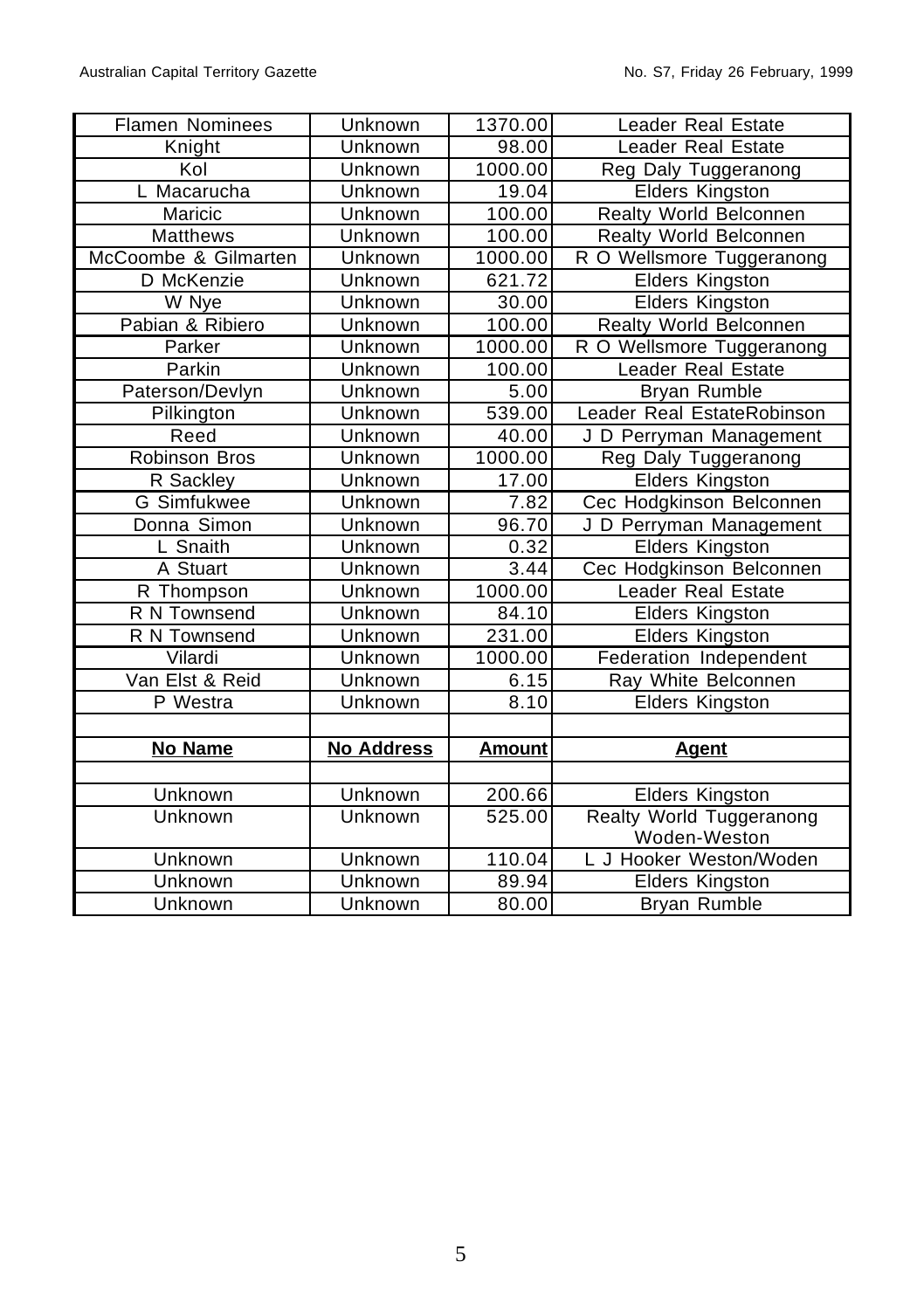# **URBAN SERVICES**

# **PLANNING AND LAND MANAGEMENT GROUP**

#### **KINGSTON FORESHORE DEVELOPMENT PRELIMINARY ASSESSMENT REPORT**

Public comment is invited on the above Preliminary Assessment.

Copies of the Preliminary Assessment:

- may be inspected, or purchased at a cost of \$15.00 per copy, at the PALM Shopfront, Dame Pattie Menzies House, 16 Challis Street, Dickson, during normal office hours; and
- may be inspected at ACT Government Libraries at Belconnen, Civic, Dickson, Erindale, Griffith, Kippax, Tuggeranong and Woden during normal opening hours.

Written submissions should be forwarded by 22 March 1999 to:

Manager - Environmental and Social Planning Planning and Land Management Group Urban Services Department GPO Box 1908 CANBERRA ACT 2601

Alternately submissions may be made via email (eia\_palm@dpa.act.gov.au). All submissions will go on a public register and access to submissions will be granted on request.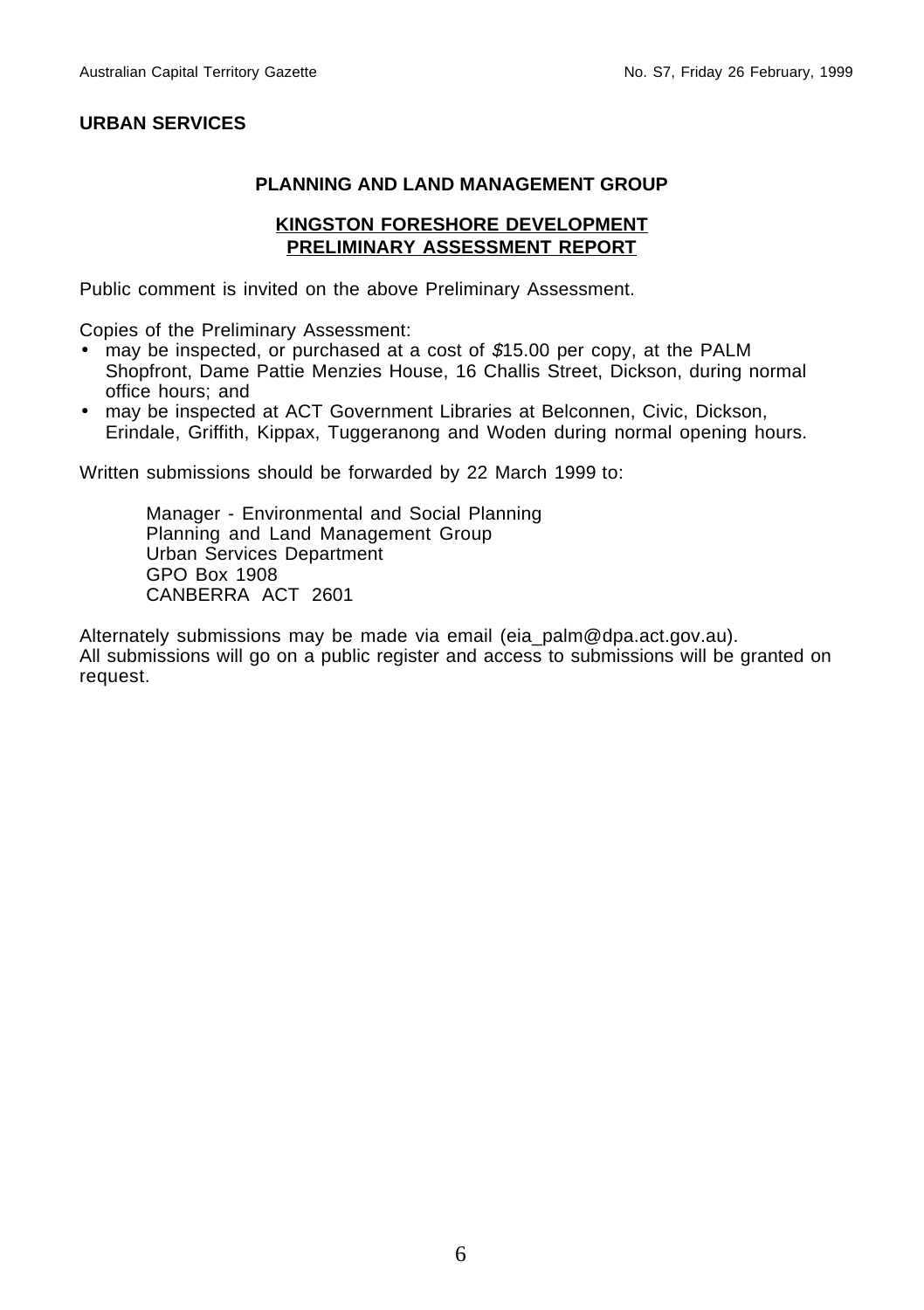# **URBAN SERVICES**

# **PLANNING AND LAND MANAGEMENT GROUP**

# **BLOCKS 114, 115 AND 58 PADDY'S RIVER PROPOSED EQUESTRAIN FACILITY**

Public comment is invited on the above Development Application (DA) and Preliminary Assessment (PA). To avoid duplicate submissions being lodged, the Public Notification is being combined into a single process.

Copies of the DA and PA may be inspected:

- at the Applications Secretariat (PALM Shopfront), Dame Pattie Menzies House, 16 Challis Street, Dickson, between 8.30am – 4.30pm weekdays;
- at ACT Government Libraries at Belconnen, Civic, Dickson, Erindale, Griffith, Kippax, Tuggeranong and Woden during normal opening hours.

#### **The PA can be purchased from the Applications Secretariat at a cost of \$1.15 per copy.**

Written submissions on the DA and PA should be forwarded by 22 March 1999 to:

Applications Secretariat Planning and Land Management PO Box 395 MITCHELL ACT 2911

Alternately submissions may be made via email (app\_sec@dpa.act.gov.au) or faxed to 6207 7762. All submissions will go on a public register and access to submissions will be granted on request.